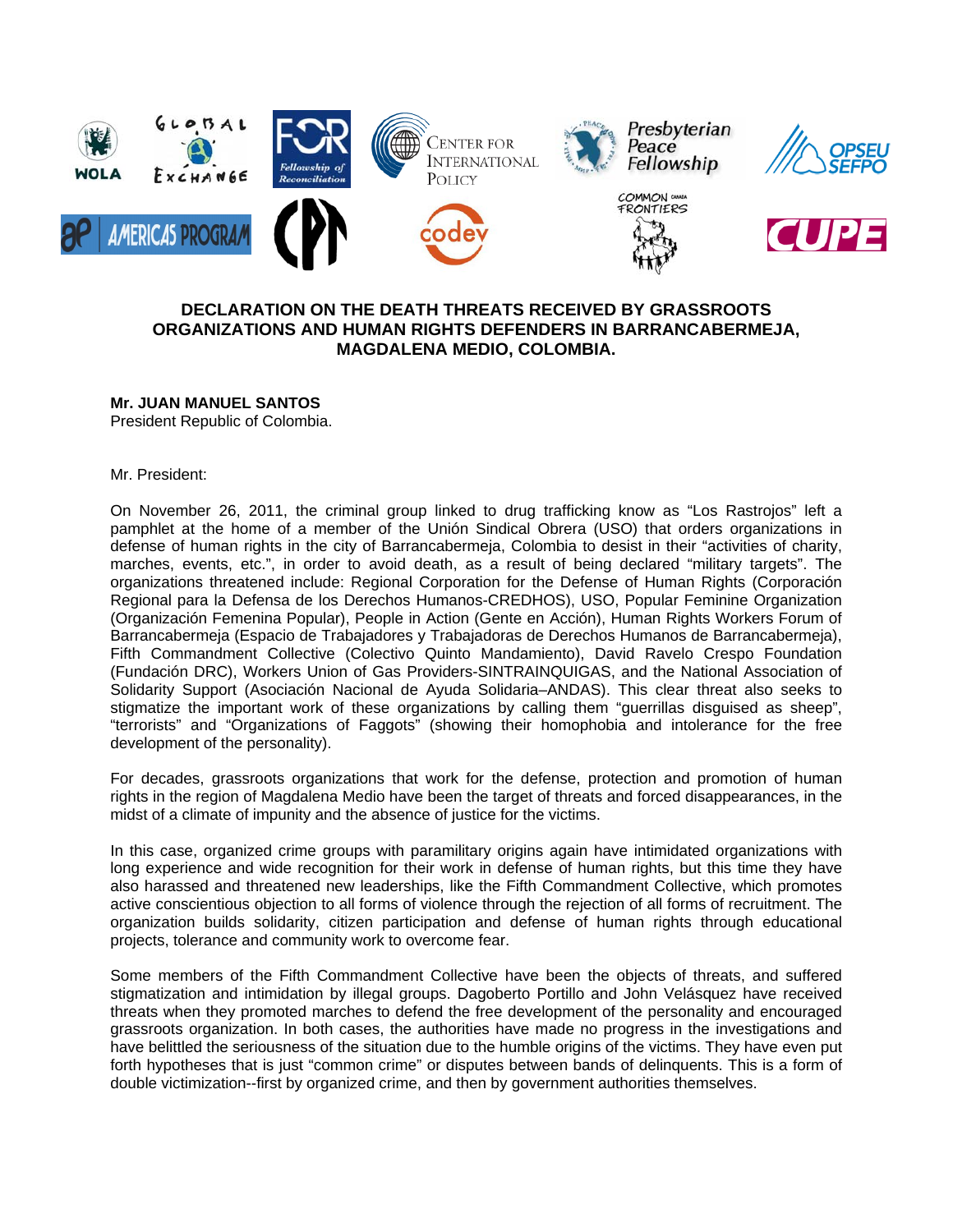Another recent case was the breaking and entering in the home of Juan Carlos Gálvis Gálvis of the National Union of Food Industry Workers (SINALTRAINAL) by armed men who wrote threats on the walls of his home, and threatened and intimidated his wife and small daughter at gunpoint.

This new threat sent in the pamphlet goes beyond the Fifth Commandment Collective and the other grassroots human rights organizations mentioned above. Conscious as we are of the important work that the organizations that were threatened are carrying out in the region of Magdalena Medio, and of the terrible power of organized crime to destabilize through fear and intimidate society from being able to fully exercise its rights, the organizations signed on below respectfully and urgently request the Colombian government headed by President Juan Manuel Santos, Vice President Angelino Garzón, and Interior and Justice Minister Germán Vargas Lleras, to take the following actions to guarantee the lives and work of these organizations and their members:

- 1. Declare publicly and through the media the importance of the work carried out by these civil society organizations and human rights defenders for democracy and human rights in Colombia, as did the mayor of the city of Barrancabermeja. This action is aimed at combating rumors and the stigmatization of their activities, which is harmful to their already complicated work and puts their lives on the line. It is very important to point out that any act of intimidation, stigmatization or violent act against these organizations constitutes a crime that will be sanctioned by the Colombian authorities.
- 2. Vigorously prosecute criminal organizations that intimidate and impede the full exercise of human rights and strictly sanction those implied in these acts to set an example and to fight impunity and the absence of credibility in the administration of justice in Colombia. We recommend that the Human Rights Unit of the General Prosecutors Office of the Nation move forward in the investigation of each case, without minimizing their seriousness.
- 3. Announce a meeting and study of the situation, preferably with the participation of the victims, high-level officials such as Vice President Angelino Garzón and Minister of the Interior and Justice Germán Vargas Lleras, as well as the Public Ministry led by the Attorney General's Office, to formulate specific actions of risk analysis and effective protection of the persons and organizations threatened.
- 4. We request that work be carried out in coordination with other entities in Colombia, such as the Popular Defense office, local authorities (the Barrancabermeja mayor's office and other municipal offices), and security forces (police, army, justice officials, investigative teams) to formulate specific actions to protect those threatened and capture and subsequently bring to trial the delinquents.

We will be awaiting the measures taken by the Colombian government to guarantee protection of the persons and organizations that defend human rights in Magdalena Medio since, as we have pointed out, their work is crucial in a region historically marked by violence, intolerance, and persecution by criminal and paramilitary organizations operating outside the law.

Sincerely,

# **SIGNING ORGANIZATIONS:**

# **Washington Office on Latin America – WOLA. (USA)**

1666 Connecticut Ave NW, Suite 400 Washington, DC 20009 Tel: (202) 797-2171. Web Site:<http://www.wola.org/es>E-mail:

# **Global Exchange (USA).**

2017 Mission Street, 2nd Floor - San Francisco, CA 94110. Phone: 415.255.7296. Fax: 415.255.7498 Web Site: [http://www.globalexchange.org](http://www.globalexchange.org/) E-mail: [ted@globalexchange.org](mailto:ted@globalexchange.org)

# **Fellowship of Reconciliation (USA).**

FOR Task Force on Latin America and the Caribbean - Colombia Program - 436 14th St #409 - Oakland, CA 94612. Phone: 510 763 14 03. Web Site: <http://forcolombia.org/> E-Mail: [johnlp@igc.org](mailto:johnlp@igc.org)